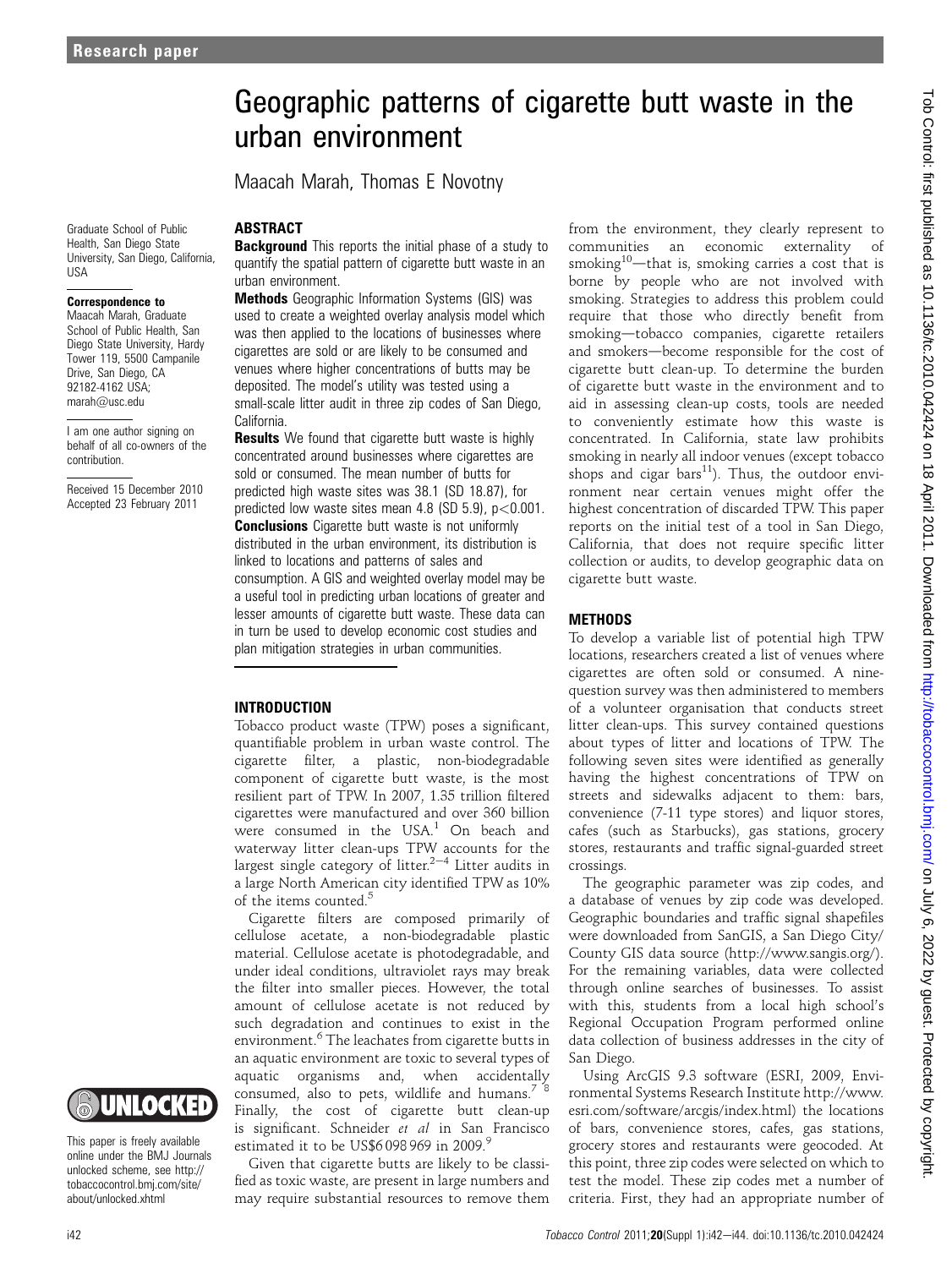each venue of interest necessary to create a robust model and, second, they did not contain large shopping malls where clean-up of TPW would be performed as part of overall property management. Third, the zip codes were primarily residential but with enough businesses to test the model. Finally, to make the model applicable as broadly as possible they needed to be neither among the wealthiest nor among the poorest areas in the city. The sale price of homes/condos was used as an indicator for assessing relative wealth of the communities, and the zip codes were within 1 SD of the median sale price for the City of San Diego.<sup>12</sup> As all of the selected zip codes were located in the city of San Diego's older core they are also more representative of the urban environment than of a suburban environment.

The datasets for each of the selected zip codes were then further processed in ArcMAP 9.3 so that a weighted overlay model could be created. For each variable, 10 distance levels were created using the spatial analyst straight line function. Maximum distance was set to 500 feet for bars, cafes and restaurants, and 1000 feet for traffic signals, convenience stores, gas stations and grocery stores. The variables were then reclassified using the spatial analyst reclassify function. Finally, a weighted overlay model was created using the spatial analyst weighted overlay tool. Based on survey results of locations that had large amounts of TPW, influence for variables was set to 25% for bars, 20% for convenience stores, 15% for cafes and 10% for each remaining variable. In other words, as bars were expected to generate the largest amount of TPW they were given the highest value in the model. Thus, a location with one bar would be equivalent to a location with a café and restaurant. This model generated maps of the zip codes with predicted gradations of TPW concentration. High TPW sites contained

a concentration of venues at which TPW was likely to be generated, low TPW sites fell completely outside the influence of these venues (see figure 1).

Field butt counts were done to confirm the results of the weighted overlay analysis model at locations predicted to have either a high or low level of TPW. These counts occurred over two consecutive days in September 2010. Street cleaning schedules were checked to ensure that recent cleaning would not affect the counts. At each location, a hierarchy of decisions was followed to select the exact point to be sampled. When a bar or convenience store was identified, the sampling area was the entire sidewalk and 5 feet into the street directly in front of the business entrance and 10 feet on either side. When a bar or convenience store was not present, the northeast corner of an intersection was selected. In these cases, the sampling area was created by counting butts 10 feet in either direction from the corner's apex and then 5 feet into the street and along the entire sidewalk that fell within this 20-foot length. In all, 25 points of predicted high TPW and 26 points of predicted low TPW were sampled.

The means of the number of butts counted in predicted high and low count sites were compared using a two-tailed t test.

# RESULTS

For the 25 sites predicted by the model to be high TPW sites, the mean number of butts collected was  $38.1$  (range  $11-77$ , SD 18.9). For the 26 sites predicted by the model to be low TPW sites, the mean number of butts collected was  $4.8$  (range  $0-26$ , SD 5.9), with six sites having no butts. These mean counts were significantly different as measured by t test ( $p$ <0.001). The weighted overlay model for one of the zip codes is shown in figure 1.



Figure 1 Weighted overlay model of cigarette butt waste, San Diego County zip code 92116.